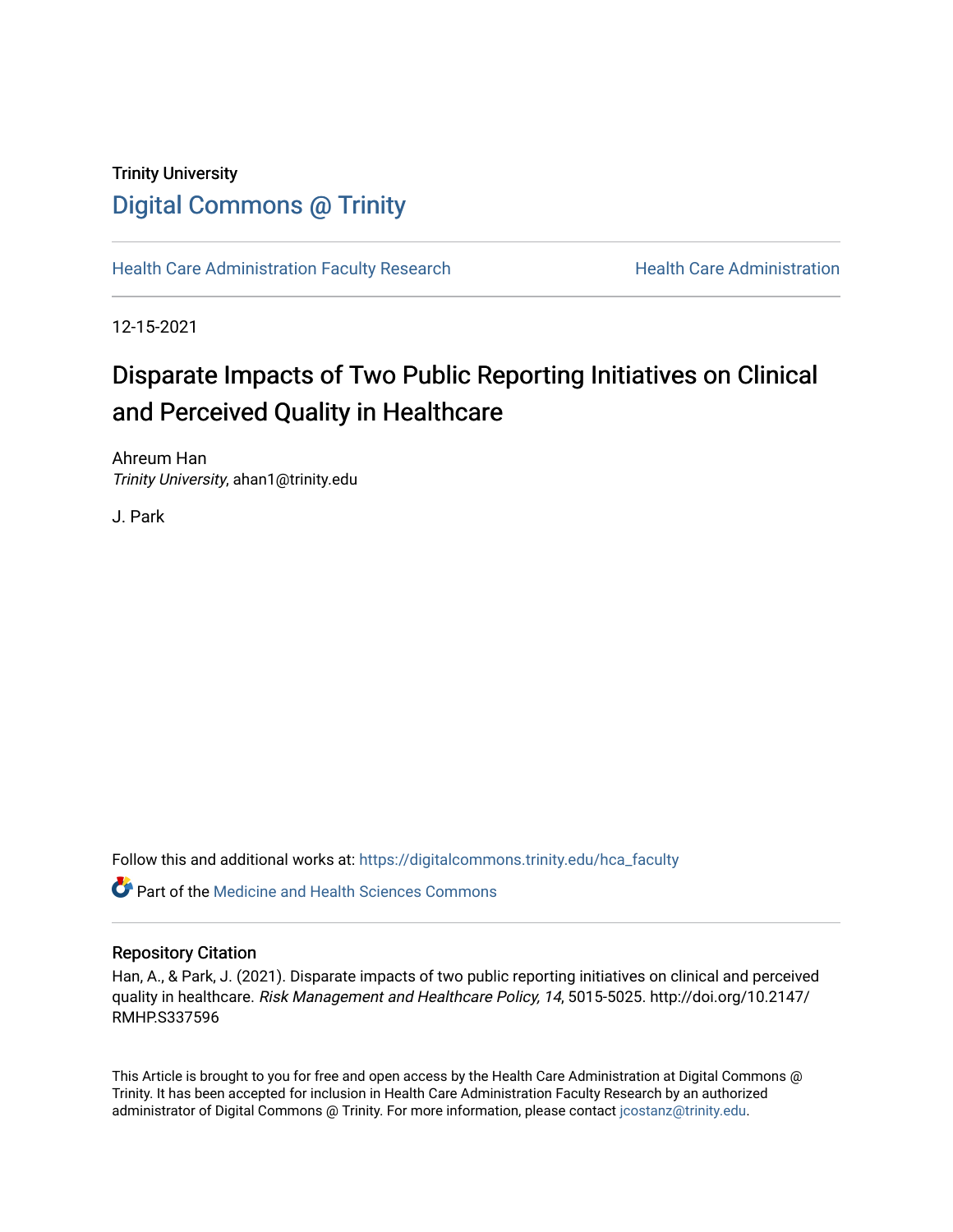**A** Open Access Full Text Article

ORIGINAL RESEARCH

# Disparate Impacts of Two Public Reporting Initiatives on Clinical and Perceived Quality in **Healthcare**

Ahreum Han <sup>[1](#page-1-0)</sup> Jongsun Park[2](#page-1-1)

<span id="page-1-1"></span><span id="page-1-0"></span>1 Department of Health Care Administration, Trinity University, San Antonio, TX, USA; <sup>2</sup>Department of Public Administration, Gachon University, Seongnam-si, Gyeonggi-do, South Korea

Correspondence: Jongsun Park Department of Public Administration, Gachon University, 1342 Seongnam-daero, Sujeong-gu, Seongnam-si, Gyeonggi-do, South Korea Tel +82 31-750-5251 Email [pjs751101@gachon.ac.kr](mailto:pjs751101@gachon.ac.kr)

**Purpose:** Transparency is increasingly viewed as a prerequisite for value-based health care that invites quality in the assessment of achieved value. However, nowadays the ability of transparency initiatives to enhance quality of care remains obscure, if not rejected. Thus, this study aims to investigate how transparency initiatives influence two types of quality of care: clinical and perceived quality.

**Methods:** First, factor analyses were conducted to construct three dependent variables: healthcare-associated infections (HAIs), 30-day readmission rates, and patient satisfaction. Then, the three quality models were compared by running ordinary least squares multiple regressions using STATA 14.1. The existence of heteroskedasticity was remedied by using robust standard errors.

**Results:** Examining general acute care hospitals in the US, the present study noted that the ability of public reporting to improve quality of care remains inconclusive and that the pursuit of transparency may lead to inadvertent results. The disclosure of all-payer claims data (APCD) was found to have the power to differentiate hospitals' clinical and perceived quality, but it failed to reach the desired outcomes without market pressure. The impact of transparency on quality of care diverges depending on the unique characteristics of each transparency policy, even though they pursue the same ends through information dissemination. Furthermore, the same public policy showed starkly disparate impacts on clinical quality (eg, healthcare-associated infections (HAIs) and 30-day readmission rates) and perceived quality (eg, patient satisfaction).

**Conclusion:** Despite the theoretically acknowledged merits of transparency, the present study noted that its ability to enhance quality of care remains inconclusive, and the pursuit of transparency may even inadvertently harm quality of care. While hospitals may need to finetune their strategies for each quality measurement in order to cope with the new environmental pressure, it is health policymakers' role to coordinate those quality metrics and improve the validity of patient experience measures and surveys.

**Keywords:** transparency, public reporting, all-payer claims data, APCD, clinical quality, healthcare-associated infections, HAIs, 30-day readmission rates, perceived quality, patient satisfaction

#### **Introduction**

<span id="page-1-2"></span>The healthcare market has been largely directed by a quality-blind payment system that promotes volume-based services without consideration for the quality of care, $\frac{1}{1}$ and transparency is increasingly viewed as a prerequisite for value-based health care that invites quality in the assessment of achieved value. The executive order on

**Risk Management and Healthcare Policy 2021:14 5015–5025**<br> **60 Co (F)** S 2021 Han and Park. This work is published and licensed by Dove Medical Press Limited. The full terms of this license are available at https://www.d © 2021 Han and Park. This work is published and licensed by Dove Medical Press Limited. The full terms of this license are available at https://www.dovepress.com/terms.<br>php and incorporate the Creative Commons Attribution work you hereby accept the Terms. Non-commercial uses of the work are permitted without any further permission from Dove Medical Press Limited, provided the work is properly attributed. For<br>permission for commercial use of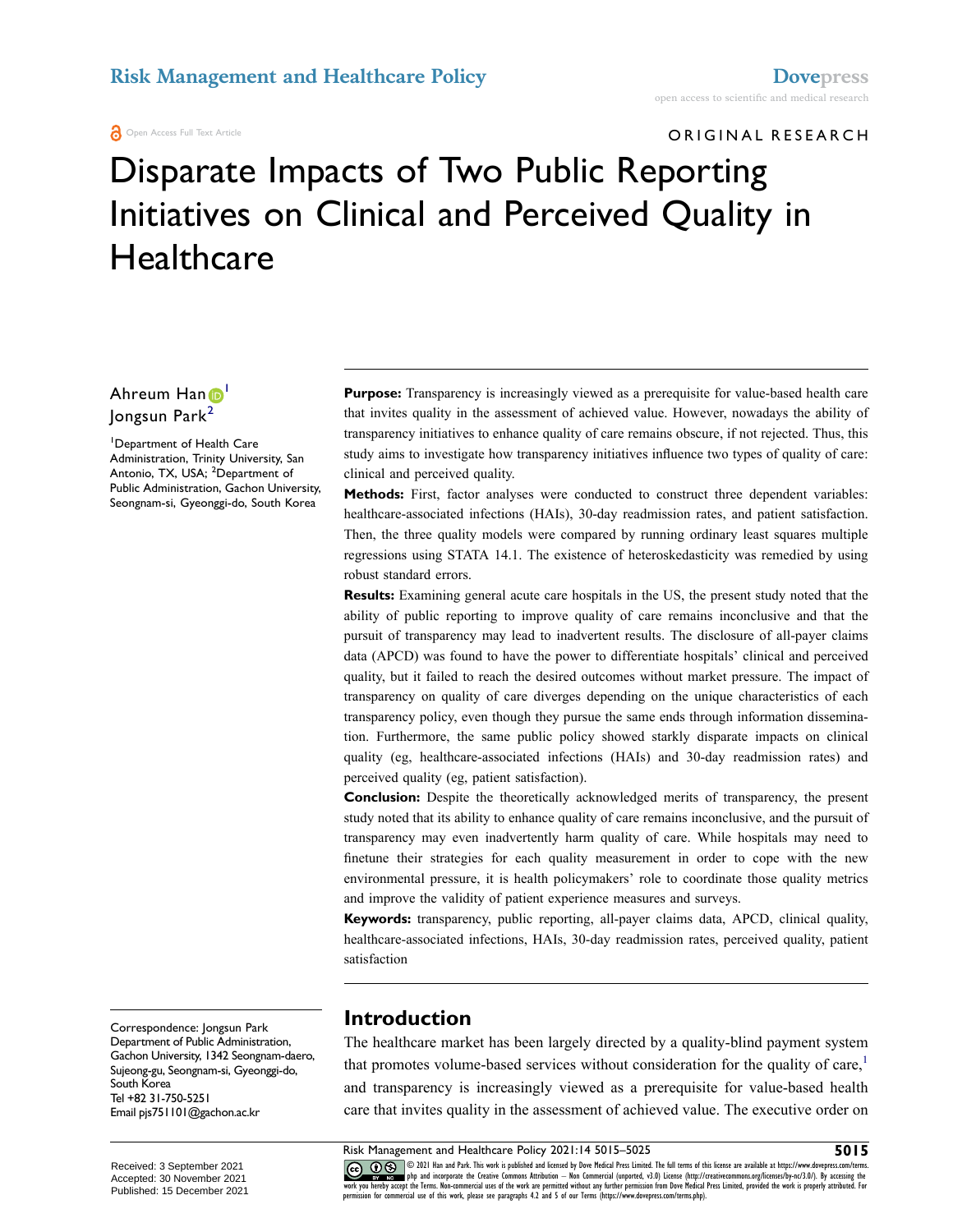"Improving Price and Quality Transparency in American Healthcare to Put Patients First" by the Trump Administration explicitly noted the significance of transparent information in health care. As the engagement of consumers and patient-centeredness have become central to health policy in the US, public reporting has become a crucial building block to assist patients and their families in making informed choices on health plans, health provi-ders, clinical examinations, or alternative treatments.<sup>[2](#page-9-1)</sup>

<span id="page-2-1"></span><span id="page-2-0"></span>At present, the ability of transparency initiatives to enhance quality of care remains obscure, if not rejected. Proponents have argued that allowing performance data to be publicly available has often been proposed as a tool for achieving better quality of care by means of providing transparency and accountability from their health care providers. $3-5$  Not only will it guide purchasers when selecting insurance plans, but it will also motivate providers to outperform in order to protect their reputations and the demand for their services. $6$  It is also expected that hospitals would commit more readily to patient-centered and safe services as health care consumers increasingly expect fair value for their money.

<span id="page-2-3"></span>Despite the government's bold steps toward transparency, however, the Centers for Medicare and Medicaid Services (CMS) has been experiencing resistance from the healthcare industry. Skeptics believe that public reporting initiatives may introduce the potential problem of risk aversion, which implies that hospitals may strategically avoid severely ill patients who would harm their reputation under higher transparency.<sup>7,8</sup> There was a case where the expected mortality rate of coronary artery bypass graft (CABG) notably increased after disclosure of performance information because high-risk patients tended to choose outperforming hospitals when performance data were released[.9](#page-9-6) The American Hospital Association (AHA) contended that disclosing privately negotiated rates will not help patients understand but create further confusion about their actual payment for treatment.<sup>[10](#page-9-7)</sup> Moreover, the Blue Cross Blue Shield Association (BCBSA) claimed that compliance with the transparency requirements would cost \$13.63 million, which is 26 times higher than the government had estimated. $11$ 

<span id="page-2-6"></span><span id="page-2-5"></span><span id="page-2-4"></span>Given the widespread belief in the virtue of transparency and the resistance to it at the same time, health care providers' performance on quality needs to be systematically evaluated in pursuit of desirable transparent environments in the health care system. It is essential to identify how transparency initiatives influence quality of care.

Furthermore, understanding how the transparency mechanism works in the healthcare market will allow health policymakers to make evidence-based decisions that build a better functioning healthcare system in the US. In so doing, public disclosure of hospital performance information will eventually be able to foster a spirit of openness and trustworthiness in healthcare which has long exhibited serious asymmetries of information.<sup>[12,](#page-9-9)[13](#page-9-10)</sup> In the context of hospital management, performance assessment enables hospital managers to be aware of their own status in the market. Knowing how they have behaved will result in organizational learning and advancement.

<span id="page-2-8"></span><span id="page-2-7"></span>The objective of this study is to offer solid scientific evidence on the impact of transparency policy. The present study has two unique contributions to the literature. It investigates policy impact along with hospital market competition. Market competition is central because it offers a fundamental rationale that transparency policies theoretically rely upon. Health care reforms in the US have historically been geared toward market-oriented remedies ever since the Reagan presidency in the  $1980s$ .<sup>[14](#page-9-11)</sup> More importantly, this study incorporates two disparate types of quality measures: clinical quality and perceived quality. Clinical quality involves clinical operation-based quality measures, often captured by healthcare-associated infections (HAIs) and 30-day readmission rates. The perceived quality is measured based upon patient experience, represented by patient satisfaction. In healthcare, patients are key participants in producing health services along with the providers.<sup>15</sup> Therefore, the health service quality of hospitals must be assessed based on clinical outcomes as well as patients' experience. These are all significant quality metrics that healthcare providers must squarely consider in their quality improvement process.

#### <span id="page-2-9"></span>**Literature Review and Hypotheses**

<span id="page-2-10"></span><span id="page-2-2"></span>A number of states currently have public reporting programs in place. Some of these efforts are publicly funded, while others are operated by nonprofit organizations, community collaboratives, or large purchasers of health care to achieve better quality of care.<sup>[6](#page-9-3),16</sup> An increasing number of government agencies, private companies, nonprofit organizations, and even health care organizations offer certain types of price, quality, and satisfaction data on health care providers.[17](#page-9-14) The transparency initiative of interest in this study is all-payer claims databases (APCDs). The APCDs are state-level archives that aggregate statewide health care data from various payers, and they are expected to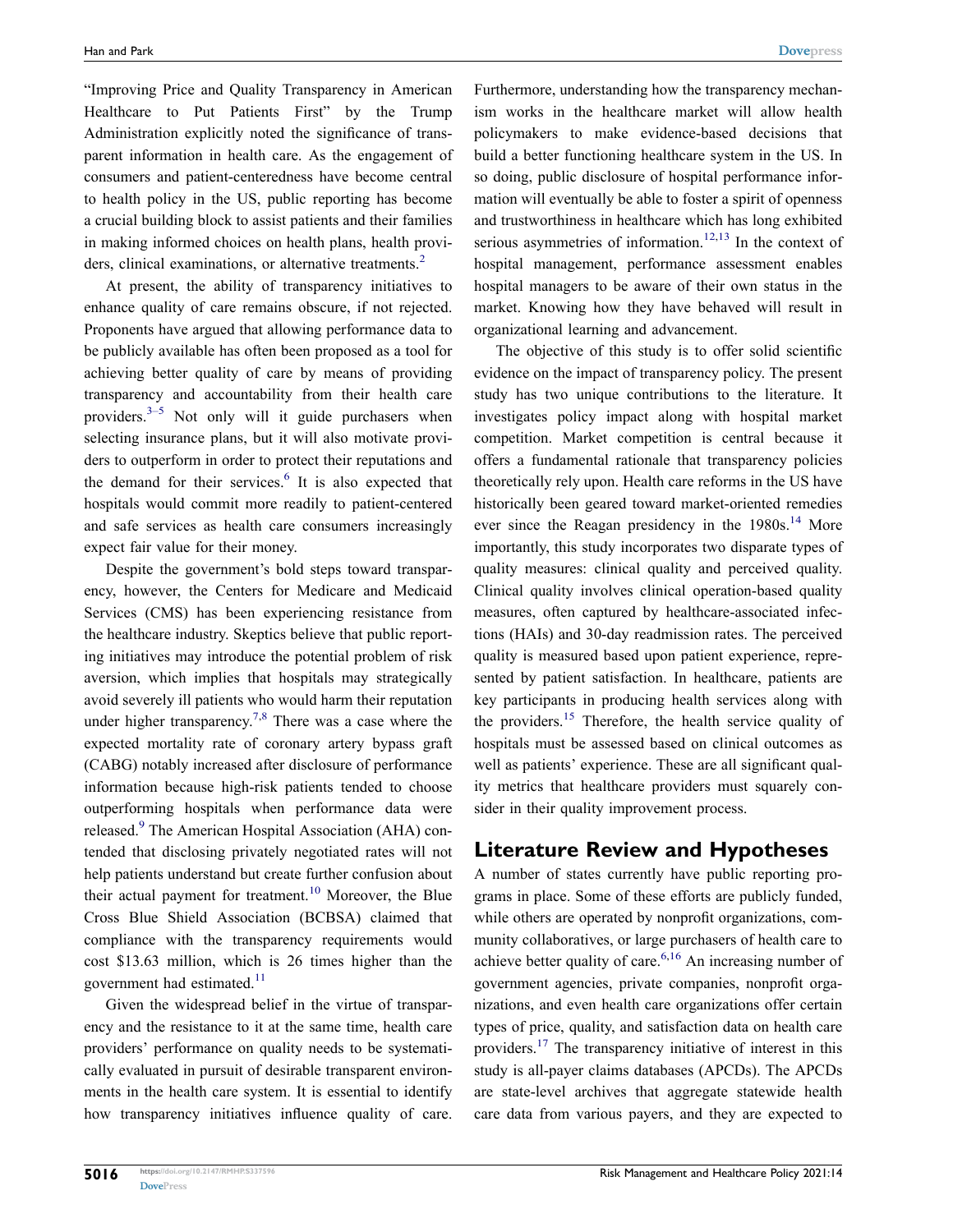reduce health care prices through competition fostered by informing consumers. The reason why this research incorporates the APCDs initiative among others is that it comprehensively collects a variety of health care payers, including private health insurers, physician and hospital files, prescription drug plans and state employee health benefit programs, not to mention Medicaid. A growing number of states are implementing the All-Payer Claims Databases (APCDs) policy.

The extant literature suggests three pathways through which disseminations of performance data can contribute to improved quality of care. First, the selection pathway assumes that higher quality of care would be achieved as hospitals make efforts to perform better in order to maintain, and not lose, their market share and attract patients. $18$ Second, the reputation pathway, based on the concern of health care providers about their public image, can be impaired by underperformance on quality. Thus, health care providers are expected to seek quality improvements.[18](#page-10-0)[,19](#page-10-1) The last pathway is related to providers' professional motivation[.20](#page-10-2)

<span id="page-3-1"></span><span id="page-3-0"></span>Identification of the quality chasm itself may drive health care organizations to actualize higher service quality.

H1. A transparent environment is positively associated with the clinical quality of a hospital.

H2. A transparent environment is positively associated with the perceived quality of a hospital.

<span id="page-3-3"></span><span id="page-3-2"></span>Public disclosure of cost and quality information is designed to address the imbalance in information in the market. Uncertainty and information asymmetry will be reduced by enforcing transparency policies as the new rules of the game in the health care market. $21$ Accordingly, it is expected that the efforts of hospitals to survive the market would stand out more in competitive markets than in concentrated markets.<sup>[22](#page-10-4)</sup> Furthermore, health care providers are expected to conform to the new institutional arrangement in order to survive in the market, as elements of transparency are added to the market structure.<sup>[22](#page-10-4),[23](#page-10-5)</sup> If the competition mechanism starts to work by allowing richer health care information to flow into the market, it is reasonable to expect hospitals to respond in turn, even without consumer response. When health care administrators and managers receive feedback from the publicly available quality measures and factor them into their organizational strategies, those hospitals

<span id="page-3-5"></span><span id="page-3-4"></span>under the clearer rule of transparency are likely to perform better.<sup>24</sup> The new institutional context will eliminate poor quality performers and reward good-quality performers by bringing a greater volume of patients to high performing hospitals.[25](#page-10-7) Regarding the relationship between utilization and public reporting, the extant literature cited consistent evidence of health care consumers' selection of better rated hospitals.<sup>26,[27](#page-10-9)</sup> Based on these reasonings, this study hypothesizes the following:

<span id="page-3-6"></span>H3 Market Competition is positively associated with the clinical quality of hospital.

H4 Market Competition is positively associated with the perceived quality of hospital.

H5 Hospitals located in more transparent environments are positively associated with clinical quality when interacting with market competition.

H6 Hospitals located in a more transparent environment is positively associated with perceived quality when interacting with market competition.

### **Materials and Methods**

#### Construction of the Variables Dependent Variables

The dependent variables are the factor loading scores of the three proxies: quality of care using multiple measures of HAIs, 30-day readmission rate, and patient satisfaction. Factor analyses were conducted using principalcomponents factoring. Details of factor loadings are reported in [Table 1](#page-4-0). The component of HAIs was measured by six variables: (1) Central Line Associated Bloodstream Infection (CLABSI); (2) Catheter Associated Urinary Tract Infections (CAUTI); (3) Surgical Site Infection (SSI) during Colon Surgery; (4) SSI during Abdominal Hysterectomy; (5) Methicillin-Resistant Staphylococcus aureus Bacteremia (MRSA); and (6) Clostridium difficile Infection (C.Diff). The hospital-level results for HAIs measure the estimate of excess readmissions to any acute care hospital within 30 days of discharge from a hospitalization. The analysis retained one factor, which accounts for over 73.6% of the data variation  $(Cronbach's = 0.736)$ .

The ratio of excess readmissions is calculated by dividing a hospital's number of "predicted" 30-day readmissions by the number that would be "expected," based on the average hospital with similar patients. There are six medical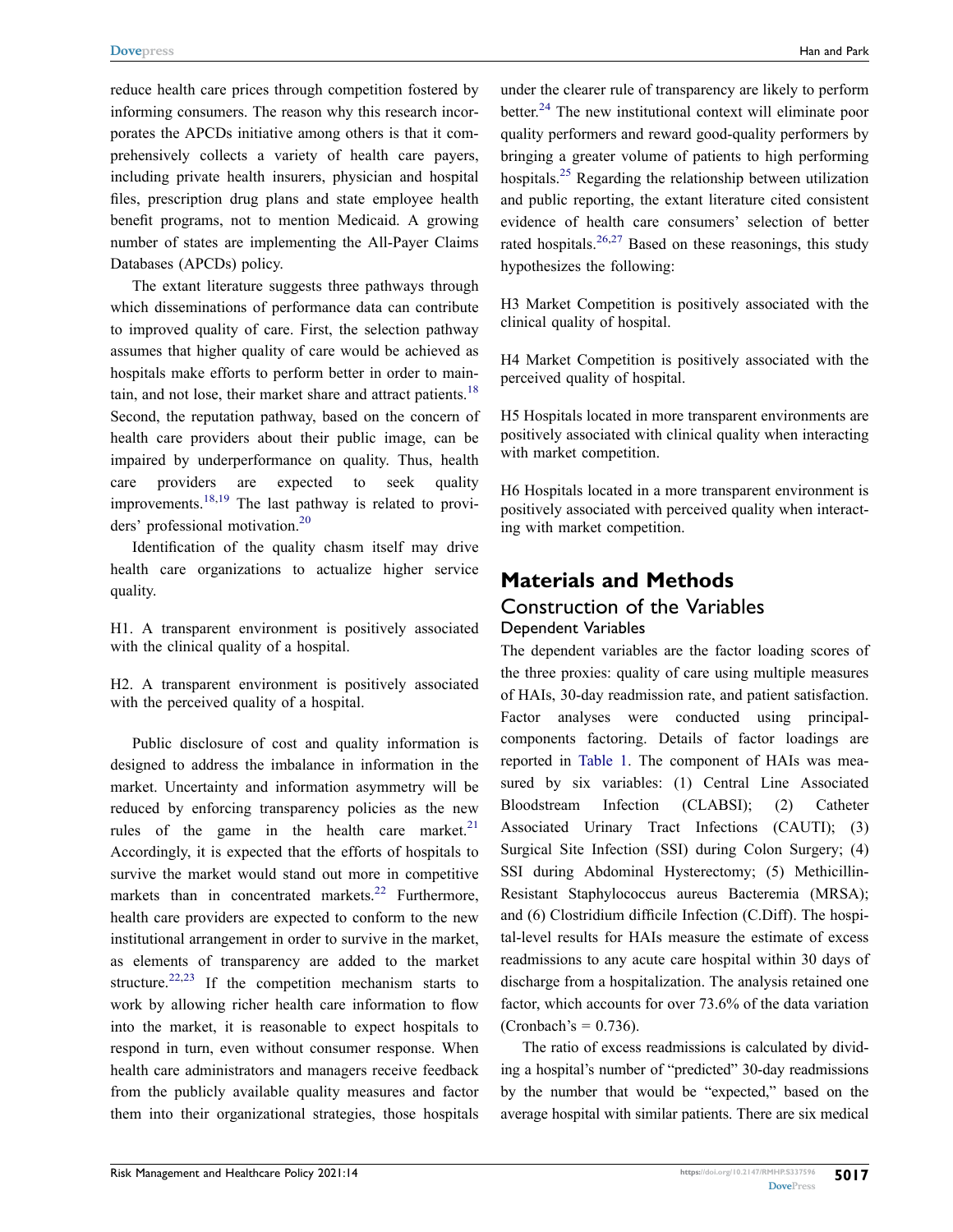#### <span id="page-4-0"></span>**Table 1** Data Descriptions

| <b>Categories</b>                    | <b>Description</b>                                                                                      |  |  |  |  |
|--------------------------------------|---------------------------------------------------------------------------------------------------------|--|--|--|--|
| <b>Dependent Variables</b>           |                                                                                                         |  |  |  |  |
| <b>I. Clinical Quality</b>           |                                                                                                         |  |  |  |  |
| (1) Healthcare-associated infections | The prevalence of HAIs in acute care hospitals                                                          |  |  |  |  |
| (2) 30-day readmission rate          | The rate of unplanned readmissions to a hospital in the 30 days after discharge for all cause           |  |  |  |  |
| 2. Perceived Quality                 |                                                                                                         |  |  |  |  |
| (3) Patient satisfaction             | Star ratings of customer satisfaction                                                                   |  |  |  |  |
| <b>Independent Variables</b>         |                                                                                                         |  |  |  |  |
| I. Transparent environments          |                                                                                                         |  |  |  |  |
| (I) APCD Adoption                    | If a state adopted APCD=1, otherwise=0                                                                  |  |  |  |  |
| (2) Data Availability                | The ratio of available hospital compare data                                                            |  |  |  |  |
| 2. HHI (Competition)                 | The sum of the squared of the market shares (based on bed size) of the hospitals within an HRR          |  |  |  |  |
| <b>Control Variables</b>             |                                                                                                         |  |  |  |  |
| I. Case Mix Index (CMI)              | Hospital Case-Mix-Index                                                                                 |  |  |  |  |
| 2. Size (#)                          | The number of hospital beds                                                                             |  |  |  |  |
| 3. Urbanity                          | Location (urban=1, others=0)                                                                            |  |  |  |  |
| 4. Ownership                         | Hospital ownership type (nonprofit=1, others=0)                                                         |  |  |  |  |
| 5. Teaching affiliation              | Teaching hospital (teaching=1, non-teaching=0)                                                          |  |  |  |  |
| 6. Medicare discharge (%)            | The ratio of Medicare discharges out of total discharge                                                 |  |  |  |  |
| 7. Medicaid discharge (%)            | The ratio of Medicaid discharges out of total discharge                                                 |  |  |  |  |
| 8. Non-profit market share (%)       | The market share of nonprofit hospitals in a county based on the total number of beds (a higher         |  |  |  |  |
|                                      | nonprofit market penetration can yield better outcomes through spillover effect on quality for the for- |  |  |  |  |
|                                      | profit entities)                                                                                        |  |  |  |  |
| 9. Uninsured (%)                     | The uninsured rate of population under age 65 in a county                                               |  |  |  |  |
| 10. Lobbying efforts (\$)            | The total amounts that AHA subsidiaries spent on lobbying for their interests                           |  |  |  |  |

conditions included for the 30-day readmission rate component measures: heart attack (AMI), coronary artery bypass graft (CABG), chronic obstructive pulmonary disease (COPD), heart failure (HF), hip and knee replacement, and pneumonia (PN). This factor explains more than 78.8% of the data variation (Cronbach's  $= 0.788$ ), which shows a high internal consistency.

<span id="page-4-1"></span>The component of patient satisfaction was measured by nine variables: (1) how patients were satisfied with doctor communication; (2) how patients were satisfied with nurse communication; (3) responsiveness of hospital staff; (4) communication about medicines; (5) cleanliness of hospital environment; (6) quietness of hospital environment; (7) discharge information; (8) care transition; and (9) willingness to recommend this hospital. Although some healthcare associations call for improved data measurement and presentation, $28$  the star ratings are the most comprehensive and comparable data on health care quality publicly available to date. The hospital rating ranges from 1 to 5 stars and shows how each hospital performed, the higher the better. This factor explains more than  $97.8\%$  of the data variation (Cronbach's = 0.978), which presents a considerably high reliability.

#### Independent Variables

The adoption of APCDs is used as a variable of primary interest to capture the impact of the policy adoption. To make a comparison between those who have adopted and those who have not adopted as starkly as possible, only the states that formally mandated the APCDs are considered as adopted and coded as "adoption=1," while voluntary efforts or strong interests are treated as "adoption=0."

Data availability is another variable of interest that captures the degree of a transparent environment. The Hospital Compare dataset, governed by the CMS, have been broadly obtained in collaboration with hospitals, employers, accrediting organizations, and so on. However, some organizations fail to report their performance. The availability of quality information was calculated by the number of hospitals that reported their quality metrics divided by the total the number of hospitals in a county. Data availability was computed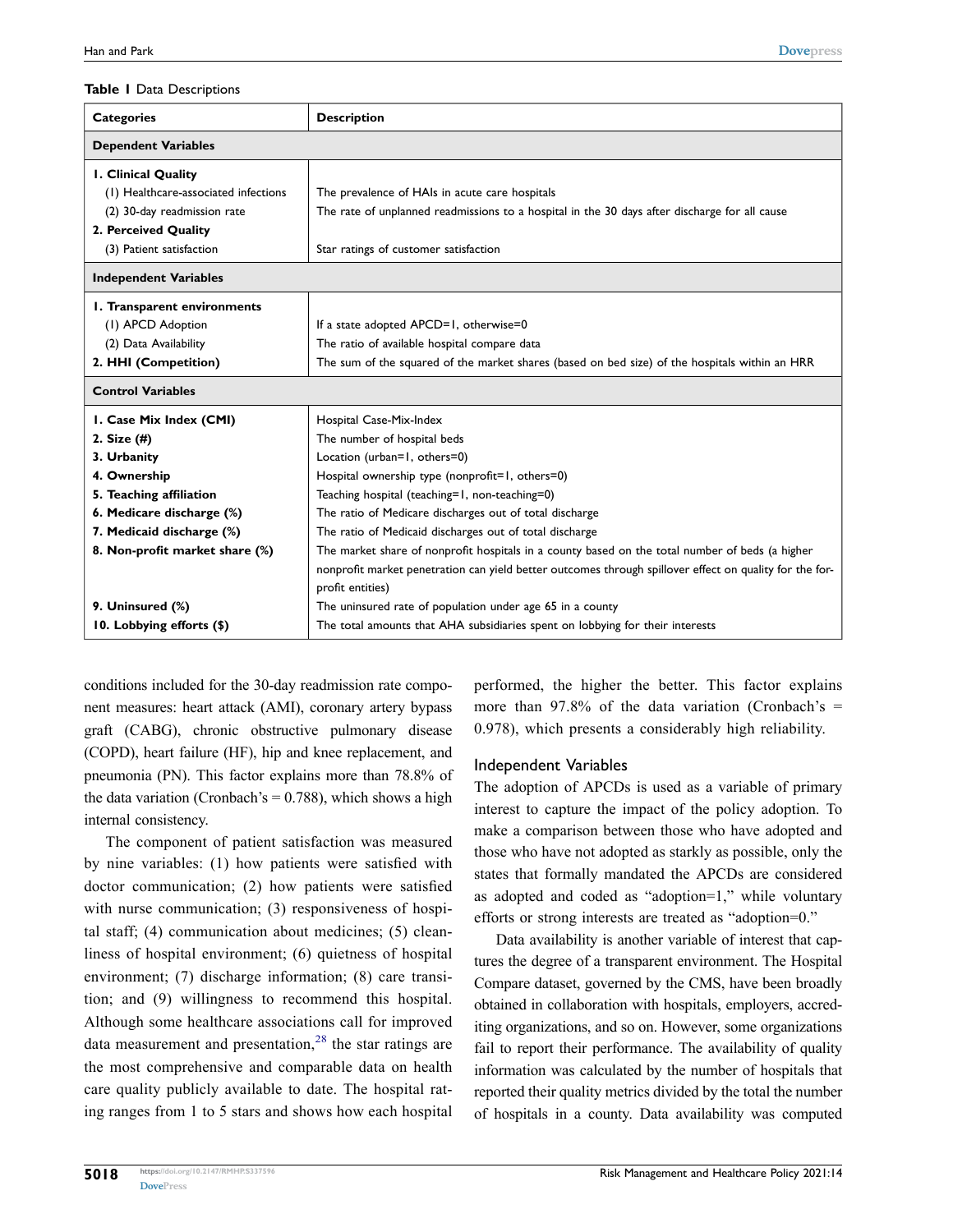separately depending on each dependent variable. For clinical quality, the data availability of HAIs and 30-day readmission rates are used, whereas for perceived quality, the data availability represents the degree of accessible data on patient satisfaction.

The Herfindahl-Hirschman Index (HHI) estimates the degree of market competition. The HHI is one of the most commonly used competition indexes by health care researchers. The HHIs are derived as the sum of the squared market shares of hospitals in the market based on hospital referral regions (HRRs). The market shares are calculated based on the number of beds in a hospital. Thus, a lower value of HHI indicates that hospitals are exposed to more competitiveness.

To make sure that the publicly reported data are accurate and fairly reflect hospitals' performance, possible factors that are likely to influence their performance outcomes are controlled. The control variables included in the study include case mix index (CMI), urbanity, ownership, teaching affiliation, Medicare and Medicaid discharge rates (%), nonprofit market share, uninsured rate, and lobbying efforts. More detailed explanations of the variables are presented in [Table 2](#page-5-0).

#### Data

This research analyzed the US data from non-profit and forprofit general acute care hospitals. The three major data sources include: the annual hospital survey conducted by the American Hospital Association's (AHA), Hospital Compare published by the CMS, and the APCDs' websites [\(www.apcdcouncil.org](http://www.apcdcouncil.org)). Other supplementary data include: Hospital Consumer Assessment of Healthcare Providers and Systems (HCAHPS) survey for patient satisfaction, the Health Resources & Services Administration (HRSA) for the percentage of uninsured population, and the Center for Responsive Politics for measuring lobbying efforts.

It should be noted that the periods of data collection differ among quality measures. HAI and satisfactionrelated data are collected and published annually, while the annually released readmission data are based on hospitals' three-year performance. Specifically, this study incorporated the HAI and patient satisfaction data, collected in 2017 and released in 2018. The readmission data used in the model were collected from July 2014 to June 2017, and disclosed in 2019. All the independent and control variables were lagged by one year. As a result, the base year for independent and control variables in the HAI and patient satisfaction models was 2016, and 2014 for the <span id="page-5-0"></span>**Table 2** Factor Loadings for Variables

| <b>Variables</b>                                   | Factor   |  |
|----------------------------------------------------|----------|--|
|                                                    | Loadings |  |
| HAIs $(a = 0.736)$                                 |          |  |
| Central Line Associated Bloodstream Infection      | 0.7656   |  |
| (CLABSI)                                           |          |  |
| Catheter Associated Urinary Tract Infections       | 0.7343   |  |
| (CAUTI)                                            |          |  |
| Surgical Site Infection (SSI) during Colon Surgery | 0.6974   |  |
| SSI during Abdominal Hysterectomy                  | 0.4884   |  |
| Methicillin-Resistant Staphylococcus aureus        | 0.7092   |  |
| Bacteremia (MRSA)                                  |          |  |
| Clostridium difficile Infection (C.Diff)           | 0.5030   |  |
| 30-day Readmission ( $\alpha$ = 0.788)             |          |  |
| Excess readmissions of acute myocardial            | 0.7033   |  |
| infarction (AMI)                                   |          |  |
| Excess readmissions of coronary artery bypass      | 0.4499   |  |
| graft (CABG)                                       |          |  |
| Excess readmissions of chronic obstructive         | 0.8848   |  |
| pulmonary disease (COPD)                           |          |  |
| Excess readmissions of heart failure               | 0.8828   |  |
| Excess readmissions of hip and knee replacement    | 0.5101   |  |
| Excess readmissions of pneumonia                   | 0.8594   |  |
| Patient Satisfaction ( $\alpha$ = 0.978)           |          |  |
| How patients were satisfied with doctor            | 0.9471   |  |
| communication                                      |          |  |
| How patients were satisfied with nurse             | 0.9635   |  |
| communication                                      |          |  |
| Responsiveness of hospital staff                   | 0.9506   |  |
| Communication about medicines                      | 0.9480   |  |
| Cleanliness of hospital environment                | 0.9105   |  |
| Quietness of hospital environment                  | 0.8886   |  |
| Discharge information                              | 0.9189   |  |
| Care transition                                    | 0.8388   |  |
| Willingness to recommend this hospital             | 0.9329   |  |
|                                                    |          |  |

readmission model. The total number of samples are 3221 for HAIs, 2529 for readmissions, and 3183 for satisfaction.

#### **Methods**

After the factor analyses for constructing the dependent variables, the three quality models were compared by running ordinary least squares multiple regressions using STATA 14.1. There was no sign of multicollinearity, but heteroskedasticity was detected by the Breusch-Pagan /Cook-Weisberg test. The existence of heteroskedasticity was remedied by using robust standard errors. The robustness test of the models was performed through sensitivity checks to make sure that the research results were credible, and the overall results remained largely the same and none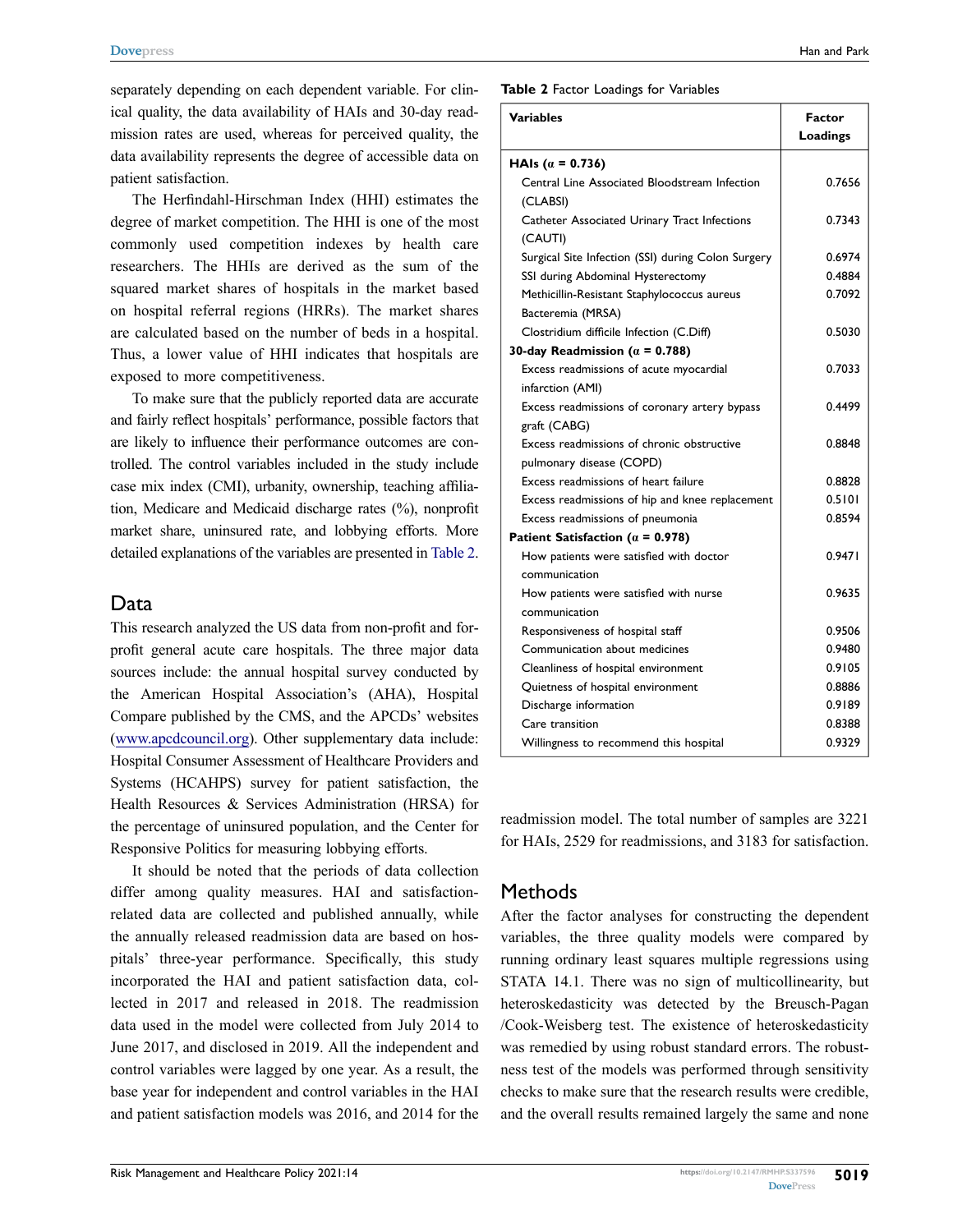|                   | 2014   |           |                |       | 2016   |        |                |       |
|-------------------|--------|-----------|----------------|-------|--------|--------|----------------|-------|
|                   | Mean   | <b>SD</b> | Min            | Max   | Mean   | SD     | Min            | Max   |
| <b>APCD</b>       | 0.294  | 0.456     | 0              |       | 0.294  | 0.456  | 0              |       |
| Data Availability |        |           |                |       |        |        |                |       |
| I) HAIs           |        |           |                |       | 0.427  | 0.268  | $\mathbf 0$    |       |
| 2) Readmission    | 0.743  | 0.199     | 0              |       |        |        | -              |       |
| 3) Satisfaction   |        |           |                | -     | 0.767  | 0.271  | $\mathbf 0$    |       |
| <b>HHI</b>        | 0.0261 | 0.0839    | 4.26e-07       |       | 0.0260 | 0.0843 | 3.74e-07       |       |
| <b>CMI</b>        | 1.502  | 0.245     | 0.528          | 3.328 | 1.554  | 0.266  | 0.562          | 3.623 |
| Bed size $(\#)$   | 191.0  | 203.2     | $\overline{2}$ | 2478  | 189.7  | 206.1  | $\overline{2}$ | 2829  |
| Urban $(\#)$      | 0.142  | 0.349     | 0              |       | 0.140  | 0.347  | $\mathbf 0$    |       |
| Non-profit (#)    | 0.787  | 0.410     | 0              |       | 0.783  | 0.412  | $\mathbf 0$    |       |
| <b>Teaching</b>   | 0.277  | 0.448     | 0              |       | 0.283  | 0.451  | $\mathbf 0$    |       |
| Medicare          | 0.504  | 0.133     | 0              | 1.829 | 0.508  | 0.125  | 0              | 0.994 |
| Medicaid          | 0.181  | 0.104     | 0              | 1.825 | 0.185  | 0.0991 | $\mathbf 0$    | 0.779 |
| Nonprofit market  | 0.808  | 0.302     | $\Omega$       |       | 0.807  | 0.303  | $\mathbf 0$    |       |
| Uninsured         | 13.27  | 4.954     | 2.700          | 33.80 | 9.860  | 4.508  | 2.100          | 29.70 |
| Lobbying          | 0.160  | 0.301     | 0              | 1.067 | 0.161  | 0.315  | 0              | 1.147 |

<span id="page-6-0"></span>**Table 3** Descriptive Analysis of Quality Model

of the combinations led to any conflicting conclusions from the original models.

### **Results**

#### Descriptive Analysis

The current research examined the quality of care of general acute care hospitals across all the US states in 2017. [Table 3](#page-6-0)  shows the descriptive results of the quality models. There are two different data years, 2014 and 2016. The data years were separated because the data on readmission were measured during the three-year performance period (July 2014 – June 2017), while the two other measures were obtained annually (January – December 2017). The overlapping period was year 2017. Assuming that it may take some time for the impact of transparency to get into full swing, the authors decided to lag the independent and control variables for at least 1 year from the year when the quality measures were collected. The independent and control variables used for the readmission model represent year 2014, and those used for HAIs and satisfaction models represent year 2016.

The descriptive analysis table indicates that there is no difference in the number of APCD adopted states. Data availability on readmission (74.3%) and satisfaction (76.7%) are higher than that of HAIs (42.7%). The mean of HHI is 0.026 for both years. Hospitals maintain an average CMI of 1.5 and the mean bed size is about 190. Approximately 14% of hospitals operate in the 100 largest US 100 cities. More than one quarter of them are affiliated with medical schools. Hospitals generally tend to admit more Medicare patients (50%) than Medicaid patients (18%). Over 80% of beds in the market belong to nonprofit hospitals on average. The uninsured rate dropped from 13.3% in 2014 to 9.86% in 2016. Lobbying dollars of approximately \$160,000 were circulated on average for both years. The amount varies from zero to over one million dollars.

#### Regression Analysis

[Table 4](#page-7-0) presents the regression analysis of each model: HAIs, readmissions, and satisfaction. Significant differences between hospitals' care quality depending on APCD adoption were found in both clinical and perceived quality, when HHI is controlled. It is reported that hospitals in the APCDadopted states are significantly associated with higher HAIs, while leading to lower patient satisfaction. The results may indicate the possibility that states seeking improved quality of care were likely to adopt the state-wide transparency tool. Regarding the impact of the availability of patient satisfaction data, it signifies a positive association. This is consistent with the hypothesis that a transparent climate can contribute to customer satisfaction. The publicly available hospitalspecific satisfaction data may have encouraged hospitals to identify new targets for quality improvement.<sup>29</sup>

<span id="page-6-1"></span>The relationships between data availability and HAIs as well as readmissions were statistically significant and positive, which raise similar concerns about the unintended consequences of public reporting in the previous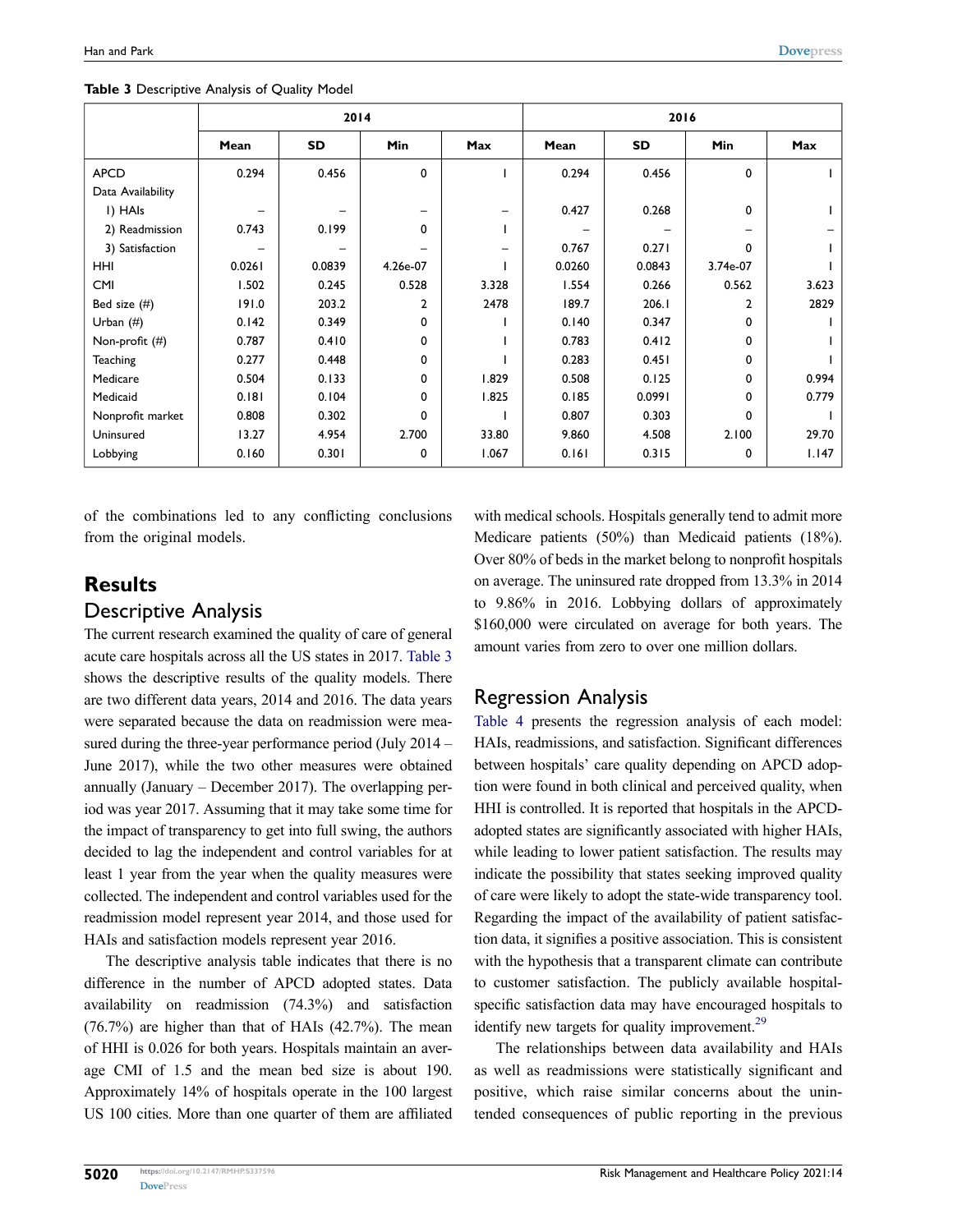|                            | (I) HAIs           |                  |             | (2) Readmissions | (3) Satisfaction |                  |
|----------------------------|--------------------|------------------|-------------|------------------|------------------|------------------|
|                            | <b>Coefficient</b> | Robust Std. Err. | Coefficient | Robust Std. Err. | Coefficient      | Robust Std. Err. |
| <b>APCD</b>                | $0.0635**$         | 0.0307           | $-0.0363$   | 0.0275           | $-0.137***$      | 0.0348           |
| Data Availability          | $1.418***$         | 0.0628           | $1.016***$  | 0.113            | $1.748***$       | 0.0602           |
| <b>HHI</b>                 | $1.647***$         | 0.399            | $2.134***$  | 0.497            | $3.544***$       | 0.556            |
| APCD <sup>*</sup> HHI      | 0.639              | 0.410            | $-0.0325$   | 0.219            | $0.464**$        | 0.216            |
| Data Availability* HHI     | $-2.667***$        | 0.584            | $-3.004***$ | 0.561            | $-4.085***$      | 0.621            |
| <b>CMI</b>                 | $0.385***$         | 0.0746           | $-0.744***$ | 0.101            | $0.222***$       | 0.0774           |
| Bed $(\#)$                 | $0.0013***$        | 0.0002           | $0.0005***$ | 0.0001           | $-0.0001$        | 0.0001           |
| Urban $($ # $)$            | 0.0431             | 0.0517           | $-0.0451$   | 0.0413           | $-0.0330$        | 0.0350           |
| Non-profit (#)             | $-0.0178$          | 0.0530           | 0.0895      | 0.0561           | $0.186***$       | 0.0462           |
| Teaching affiliation (#)   | $0.224***$         | 0.0423           | $0.0696***$ | 0.0263           | $-0.109***$      | 0.0280           |
| Medicare discharge (%)     | $-0.204*$          | 0.117            | $0.703***$  | 0.263            | $-0.864***$      | 0.170            |
| Medicaid discharge (%)     | $0.387**$          | 0.160            | $1.547***$  | 0.279            | $-0.140$         | 0.180            |
| Nonprofit market share (%) | $-0.0526$          | 0.0657           | $-0.172**$  | 0.0729           | 0.0102           | 0.0683           |
| Uninsured (%)              | 0.0015             | 0.00300          | $-0.0058**$ | 0.00283          | $-0.0202***$     | 0.00363          |
| Lobbying (\$ million)      | 0.0382             | 0.0490           | $-0.133**$  | 0.0547           | $-0.328***$      | 0.039            |
| Constant                   | $-1.398***$        | 0.133            | $-0.0847$   | 0.254            | $-1.012***$      | 0.193            |
| <b>Observations</b>        |                    | 3221             |             | 2529             |                  | 3183             |
| R-squared                  |                    | 0.482            |             | 0.219            |                  | 0.266            |

<span id="page-7-0"></span>**Table 4** Multiple Regression Analysis of Quality Model

**Note**: \*\*\* p<0.01, \*\* p<0.05, \* p<0.1.

<span id="page-7-3"></span>literature. A possible reason why hospitals under more transparent environments are associated with lower clinical quality may stem from risk aversion problems invited by these transparency efforts.<sup>[7,](#page-9-4)[9](#page-9-6)</sup> An empirical study demonstrates that higher-risk patients are more likely to seek out high-performing hospitals when hospital-specific data are publicly available. $9$  In addition, hospitals may strategically avoid more difficult to treat or severely ill patients who would negatively affect their performance on quality at least in the short term, which eventually deteriorates social welfare. $32$  A recent survey conducted by the Commonwealth Fund and the Kaiser Family Foundation also illustrated that half of the primary care providers viewed that the dissemination of quality measures had lowered the quality of care.<sup>30</sup> Another plausible reason for this result stems from the fact that quality improvement following the launch of public reporting was achieved mainly by high-scoring facilities, while their low-scoring counterparts showed no change or worsened their quality of care.<sup>[31](#page-10-14)</sup> As Werner (2009) found, the widened quality gap between high-performing and low-performing providers along with publicly reporting quality information may be attributable to the higher HAIs and readmission rates.

<span id="page-7-2"></span><span id="page-7-1"></span>The findings on the relationships between HHI and quality measures demonstrated conflicting results. While observing HHI's positive and significant relation to HAIs and readmission rates ( $\beta$  = 1.647,  $p$  < 0.01 and  $\beta$  = 2.134,  $p < 0.01$  respectively), another significant and positive relationship between market concentration and patient satisfaction was found ( $\beta$  = 3.544, *p* < 0.01). Given that higher HHIs represent more market concentration and less competitiveness, hospitals in a more concentrated (ie, less competitive) health care market were likely to result in higher rates of HAIs and readmissions, supporting the traditional theory of competitive markets.<sup>19,21</sup> In contrast, the results demonstrate that a higher degree of market concentration tends to increase customer satisfaction. The interwoven relationship between APCD and HHI also showed that higher market concentration is related to higher patient satisfaction in the APCD-adopted states.

In the evaluation of the role of competition toward mediating the role of transparency and quality outcomes, it is found that market competition plays a significant role in deciding the impact of transparency on clinical quality outcomes.[22](#page-10-4) Based on the statistically significant and negative association among clinical quality metrics, data availability, and HHI, it is interpreted that hospitals located in a less competitive market (a higher HHI) presented the possibility that increased data availability can contribute to improving clinical qualities, represented by the reduction of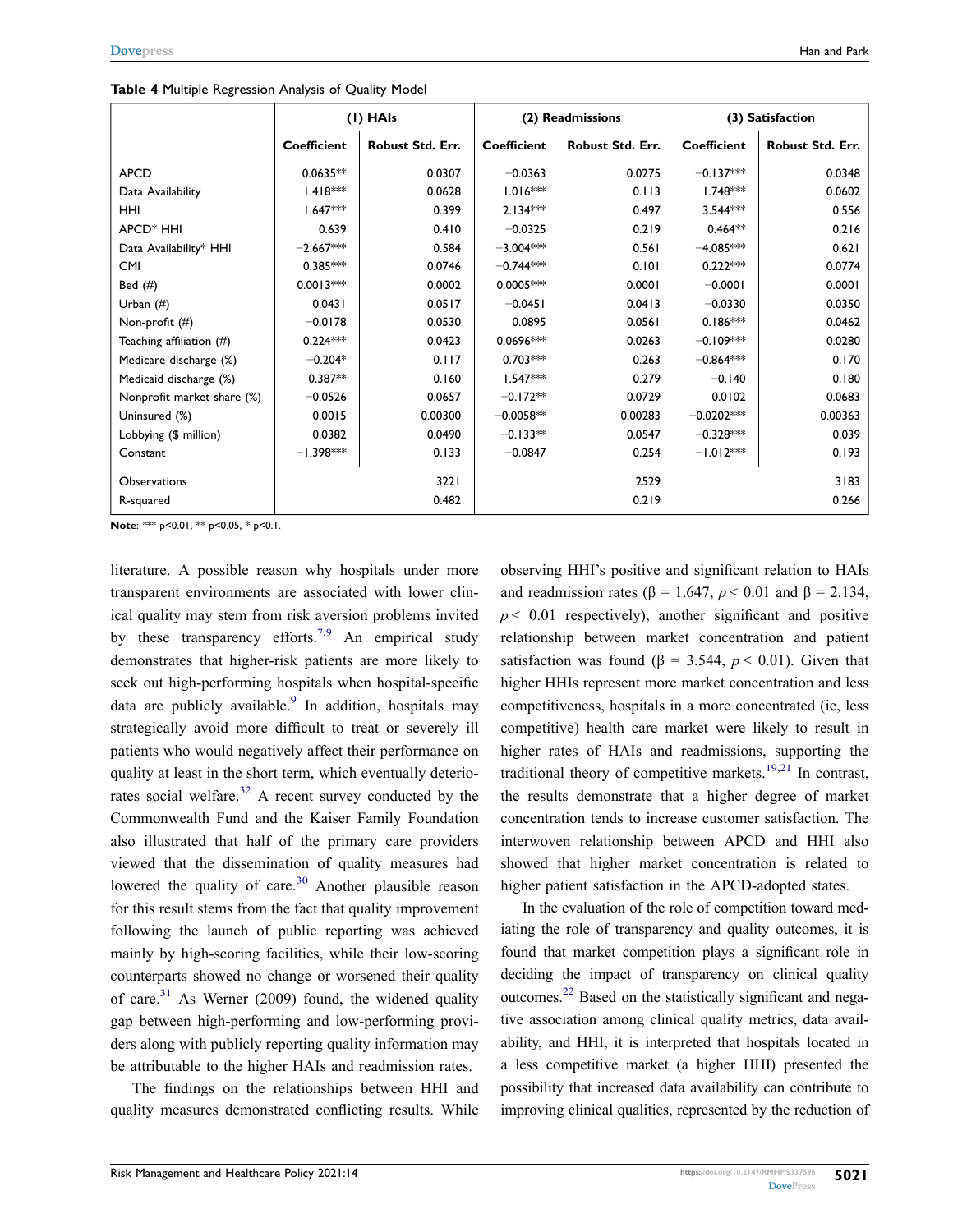<span id="page-8-0"></span>HAIs and readmissions. Meanwhile, hospitals' perceived outcome showed a disparate association with transparency and HHI. The relationships among perceived quality, data availability, and HHI implied that data availability was negatively linked to patient satisfaction when it comes to hospitals operating in a less competitive market. Hospitals' actual performance may have marginally changed or failed to satisfy better-informed patients' expectations for the medical services. $32,33$  $32,33$  $32,33$  This is in contrast to the associations between market competition and two clinical quality outcomes under the rule of transparency. It is assumed that the contrasting responses have occurred due to the two disparate types of quality measures[.34](#page-10-16) For example, Propper et al argued that hospitals in competitive markets sacrifice intangible quality outcomes (eg, satisfaction) for easily observed hard numbers, such as HAI and readmission rates in this case. $35$  Also, providers may not expect that efforts toward better customer satisfaction will be compensated by higher prices, increased volume, or decreased costs, while clinical performance will.<sup>36</sup> Regardless of the results, however, it is indisputable that market structures have a substantial influence on quality of care[.35,](#page-10-17)[37–39](#page-10-19)

#### <span id="page-8-3"></span><span id="page-8-2"></span>**Discussion**

<span id="page-8-4"></span>Despite the theoretically acknowledged merits of transparency, the present study noted that its ability to enhance quality of care remains inconclusive, and the pursuit of transparency may even inadvertently harm quality of care[.40](#page-10-20) The disclosure of hospital performance information was found to have the power to differentiate hospitals' clinical and perceived quality, but it failed to reach the desired outcomes without market pressure. To specify, hospitals in the states that have deployed APCDs showed an increase in HAIs as well as a decline in patient satisfaction. Having APCDs or maintaining more available data did not automatically result in the intended policy impact. $41-43$  The results may also indicate the possibility that states with the need for improved quality metrics tend to adopt the transparency tool.

<span id="page-8-5"></span>It is noteworthy that the impact of transparency on quality of care differs in terms of two factors: the characteristics of transparency policy and the quality metric types. First, the two public reporting initiatives have different levels of public awareness that derive from the supremacy of ownership. Hospital Compare data, managed at the federal level, are more widely acknowledged by over 4000 Medicare-certified health care providers than by APCDs.<sup>17</sup> Moreover, states' efforts on health care transparency can be stricken by federal decision, as the legitimacy of state-mandated reporting of claim files to APCDs has been threatened by the Supreme Court. In Vermont, for example, the Court invalidated the state's APCD statute that mandated reporting of health claims data from self-insured health plans because it imposed duties that were inconsistent with the central design of the Employee Retirement Income Security Act (ERISA). Therefore, it is plausible that hospital managers have strategically differentiated their organizational behavior in response to the two public reporting initiatives.

<span id="page-8-6"></span>In addition, scholarship in management stressed the importance of incentive schemes because different incentive systems result in organizational behavior consequences.<sup>44[,45](#page-10-23)</sup> The two transparency approaches differ especially in terms of extrinsic motivation. Public profiling governed by CMS is closely tied to financial incentives, whereas APCD is not. Medicare's Hospital Compare data are the standardized measurements for the federal government uses to reimburse the health care service costs of Medicare participating hospitals. Thus, hospitals are highly likely to meet the criteria in the performance measurement metrics, such as quality, safety, efficiency, or patient satisfaction, while APCDs are deployed and implemented at the discretion of a state, and not necessarily linked to a state's payment system. One suggestion for improving the efficacy of APCD is to tie the state-mandated reporting to the state Medicaid payment system.

<span id="page-8-7"></span><span id="page-8-1"></span>This research reported that the relationship between transparency and market competition for clinical quality outcomes consistently diverged from that of perceived quality. The inconsistency and complexity between clinical and perceived quality measures have created challenges for healthcare providers[.46](#page-10-24) While measures of patient experience capture certain quality metrics, some situations where high-value care is at odds with patient satisfaction may exist.<sup>34</sup> For instance, high patient satisfaction was associated with inpatient utilization, higher healthcare spending, and higher mortality.<sup>47</sup> Seemingly unintuitive, it is addressed that "sicker patients may be both more satisfied and more likely to die" because greater consumption of resources tends to result in a better healthcare experience (p. 1113). $48$  As a result, patient perceptions are often not quite aligned with clinical quality[.49](#page-10-27)

<span id="page-8-11"></span><span id="page-8-10"></span><span id="page-8-9"></span><span id="page-8-8"></span>None of the quality measures can be simply ignored because underperformance on any of these measures would bring a considerable financial risk to hospitals as they are closely tied to government reimbursement, under the name of the value-based purchasing (VBP) program by CMS[.50](#page-10-28) While hospitals may need to finetune their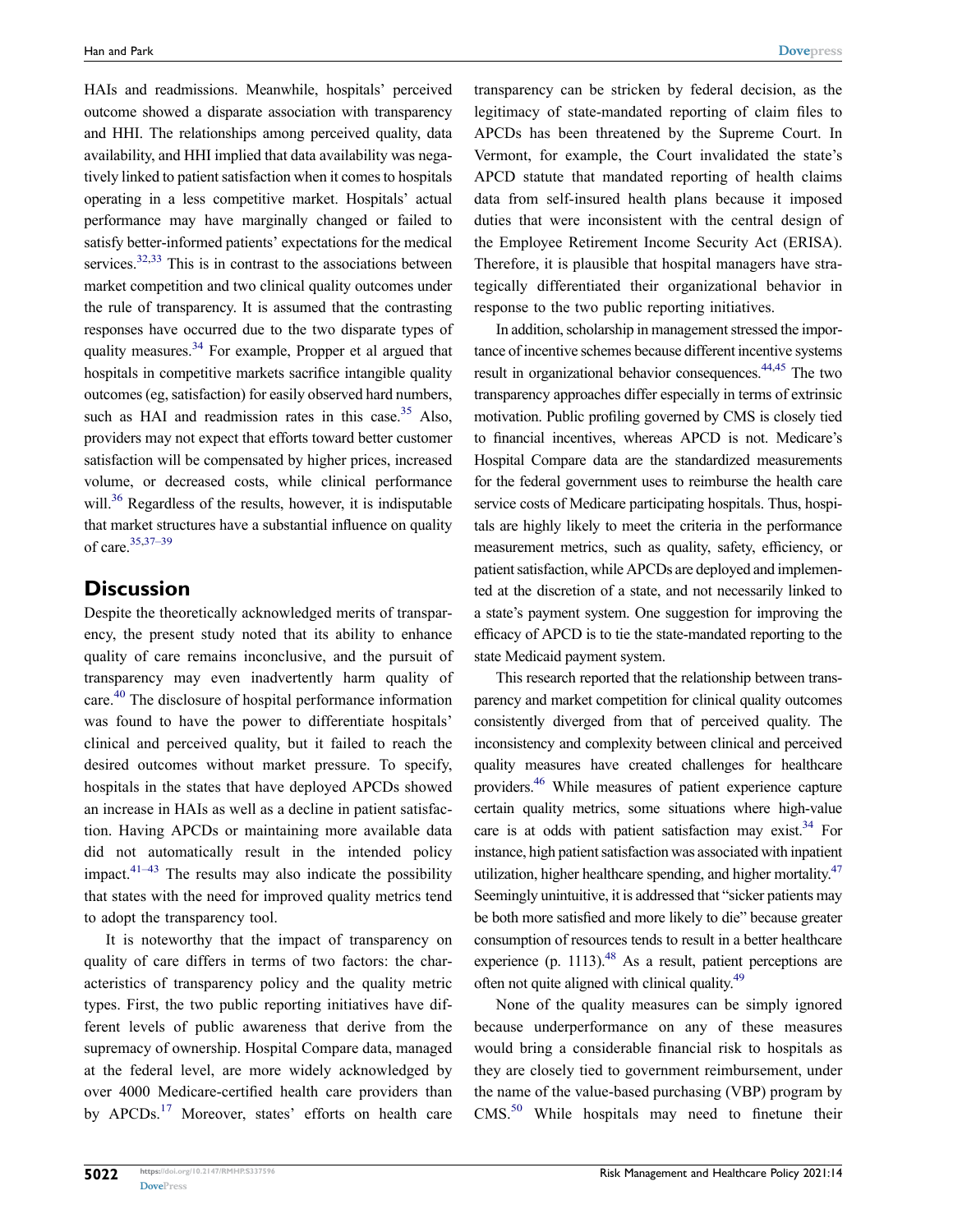strategies for each quality measurement in order to cope with the new environmental pressure, further reexamination is imperative in order to discover whether those performance measurements are working in congruence with each other. It is the role of health policymakers to coordinate these quality metrics and improve the validity of patient experience measures and surveys.

<span id="page-9-16"></span><span id="page-9-15"></span>This study is not free from limitations. The current research did not include sufficient focus on consumers' selection pathway, which encourages consumers to select health care providers that pay careful attention to providing high quality of care.<sup>3[,18](#page-10-0)[,27](#page-10-9)[,51](#page-10-29)</sup> As shown in the Bristol Heart Scandal, the revelation of data can lead to enormous changes through public and patient engagement. It contributed to an improvement in the mortality rate for children's heart surgery through better communication and honesty in the United Kingdom.<sup>52</sup> It is also known that even extreme honesty about adverse events, unavoidable in medical management, is beneficial to the healthcare providers in a broad sense. Not only do patients want open communication with physicians even about small errors but also this openness contributes to reducing the occurrence rate of substandard care or malpractice loss.[53](#page-10-31)[,54](#page-10-32) Nonetheless, there is no solid evidence that consumers use the information given to make informed health choices.<sup>55</sup> More research is needed to investigate whether consumers actually use the comparative data, what hinders consumers from using the data, what information they find useful to make wiser choices, how to provide correct information, and what ways inequality in access to healthcare data can be eliminated.

#### <span id="page-9-18"></span><span id="page-9-17"></span>**Ethical Approval**

This study is not applicable to an IRB approval because the data used are aggregated organizational-level data, which do not fall into the human subject category. The unit of analysis in this research is general acute care hospitals. The main independent variables (HAIs, readmissions, and patient satisfaction) are publicly available on the CMS website.

#### **Acknowledgments**

We would like to thank Dr. Keon-Hyung Lee and anonymous reviewers for providing us with constructive recommendations and comments.

#### **Funding**

This research did not receive any specific grants from funding agencies in the public, commercial, or not-forprofit sectors.

#### **Disclosure**

The authors report no conflicts of interest in this work.

#### **References**

- <span id="page-9-0"></span>1. Marjoua Y, Butler CA, Bozic KJ. Public reporting of cost and quality information in orthopaedics. *Clin Orthop*. [2012;](#page-1-2)470(4):1017–1026. doi:[10.1007/s11999-011-2077-6](https://doi.org/10.1007/s11999-011-2077-6)
- <span id="page-9-1"></span>2. Greene J, Hibbard JH, Sacks R, Overton V, Parrotta CD. When patient activation levels change, health outcomes and costs change, too. *Health Aff*. [2015;](#page-2-0)34(3):431–437. doi:[10.1377/hlthaff.2014.0452](https://doi.org/10.1377/hlthaff.2014.0452)
- <span id="page-9-2"></span>3. Campanella P, Vukovic V, Parente P, Sulejmani A, Ricciardi W, Specchia ML. The impact of public reporting on clinical outcomes: a systematic review and meta-analysis. *BMC Health Serv Res*. [2016](#page-2-1);16(1):296. doi:[10.1186/s12913-016-1543-y](https://doi.org/10.1186/s12913-016-1543-y)
- 4. Lansky D. Improving quality through public disclosure of performance information. *Health Aff*. 2002;21(4):52–62. doi:[10.1377/](https://doi.org/10.1377/hlthaff.21.4.52) [hlthaff.21.4.52](https://doi.org/10.1377/hlthaff.21.4.52)
- 5. Holmgren AJ, Bates DW. Association of hospital public quality reporting with electronic health record medication safety performance. *JAMA Netw Open*. 2021;4(9):e2125173. doi:[10.1001/](https://doi.org/10.1001/jamanetworkopen.2021.25173) [jamanetworkopen.2021.25173](https://doi.org/10.1001/jamanetworkopen.2021.25173)
- <span id="page-9-3"></span>6. James J. Public reporting on quality and costs. *Health Policy Briefs Health Aff*. [2012.](#page-2-2) doi:[10.1377/hpb20120308.53696](https://doi.org/10.1377/hpb20120308.53696)
- <span id="page-9-4"></span>7. Burns EM, Pettengell C, Athanasiou T, Darzi A. Understanding the strengths and weaknesses of public reporting of surgeon-specific outcome data. *Health Aff*. [2016](#page-2-3);35(3):415–421. doi:[10.1377/](https://doi.org/10.1377/hlthaff.2015.0788) [hlthaff.2015.0788](https://doi.org/10.1377/hlthaff.2015.0788)
- <span id="page-9-5"></span>8. Shahian DM, Jacobs JP, Badhwar V, D'Agostino RS, Bavaria JE, Prager RL. Risk aversion and public reporting. Part 1: observations from cardiac surgery and interventional cardiology. *Ann Thorac Surg*. [2017](#page-2-3);104(6):2093–2101. doi:[10.1016/j.athoracsur.2017.06.077](https://doi.org/10.1016/j.athoracsur.2017.06.077)
- <span id="page-9-6"></span>9. Bridgewater B, Grayson AD, Brooks N, et al. Has the publication of cardiac surgery outcome data been associated with changes in practice in northwest England: an analysis of 25 730 patients undergoing CABG surgery under 30 surgeons over eight years. *Heart*. [2007](#page-2-4);93 (6):744–748. doi:[10.1136/hrt.2006.106393](https://doi.org/10.1136/hrt.2006.106393)
- <span id="page-9-7"></span>10. Minemyer P. Appeals court ruling paves way for price transparency rule to go into effect on Jan. 1. FierceHealthcare; [2020](#page-2-5). Available from: [https://www.fiercehealthcare.com/hospitals/aha-seeks-to-delay](https://www.fiercehealthcare.com/hospitals/aha-seeks-to-delay-enforcement-trump-admin-s-price-transparency-rule)[enforcement-trump-admin-s-price-transparency-rule.](https://www.fiercehealthcare.com/hospitals/aha-seeks-to-delay-enforcement-trump-admin-s-price-transparency-rule) Accessed October 23, 2021.
- <span id="page-9-8"></span>11. King R. Insurers: price transparency rule puts "staggering," expensive burden on us. Fierce Healthcare; [2020](#page-2-6). Available from: [https://](https://www.fiercehealthcare.com/payer/insurers-transparency-rule-puts-staggering-expensive-burden-us) [www.fiercehealthcare.com/payer/insurers-transparency-rule-puts](https://www.fiercehealthcare.com/payer/insurers-transparency-rule-puts-staggering-expensive-burden-us)[staggering-expensive-burden-us](https://www.fiercehealthcare.com/payer/insurers-transparency-rule-puts-staggering-expensive-burden-us). Accessed October 23, 2021.
- <span id="page-9-9"></span>12. Centers for Medicare & Medicaid Services. HCAHPS: patients' perspectives of care survey. hospital quality Initiative; February 11, [2020.](#page-2-7) Available from: [https://www.cms.gov/Medicare/Quality-](https://www.cms.gov/Medicare/Quality-Initiatives-Patient-Assessment-Instruments/HospitalQualityInits/HospitalHCAHPS)[Initiatives-Patient-Assessment-Instruments/HospitalQualityInits/](https://www.cms.gov/Medicare/Quality-Initiatives-Patient-Assessment-Instruments/HospitalQualityInits/HospitalHCAHPS)  [HospitalHCAHPS](https://www.cms.gov/Medicare/Quality-Initiatives-Patient-Assessment-Instruments/HospitalQualityInits/HospitalHCAHPS). Accessed June 9, 2020.
- <span id="page-9-10"></span>13. Jha AK. Health care providers should publish physician ratings. Harv Business Review; [2015.](#page-2-7)
- <span id="page-9-11"></span>14. Shi L, Singh D. *Essentials of the US Health Care System*. Jones & Bartlett Learning; [2017.](#page-2-8)
- <span id="page-9-12"></span>15. Donabedian A. Quality assurance in health care: consumers' role. *Qual Health Care*. [1992;](#page-2-9)1(4):247–251. doi:[10.1136/qshc.1.4.247](https://doi.org/10.1136/qshc.1.4.247).
- <span id="page-9-13"></span>16. Agency for Healthcare Research and Quality. Comparative reports on hospitals. December, [2016](#page-2-2). Available from: [http://www.ahrq.gov/talk](http://www.ahrq.gov/talkingquality/resources/comparative-reports/hospitals.html) [ingquality/resources/comparative-reports/hospitals.html](http://www.ahrq.gov/talkingquality/resources/comparative-reports/hospitals.html). Accessed June 6, 2020.
- <span id="page-9-14"></span>17. Kordzadeh N. Toward quality transparency in healthcare: exploring hospital-operated online physician review systems in northeastern United States. *Health Policy Technol*. [2020;](#page-2-10)9(1):56–61. doi:[10.1016/j.hlpt.2019.11.003](https://doi.org/10.1016/j.hlpt.2019.11.003)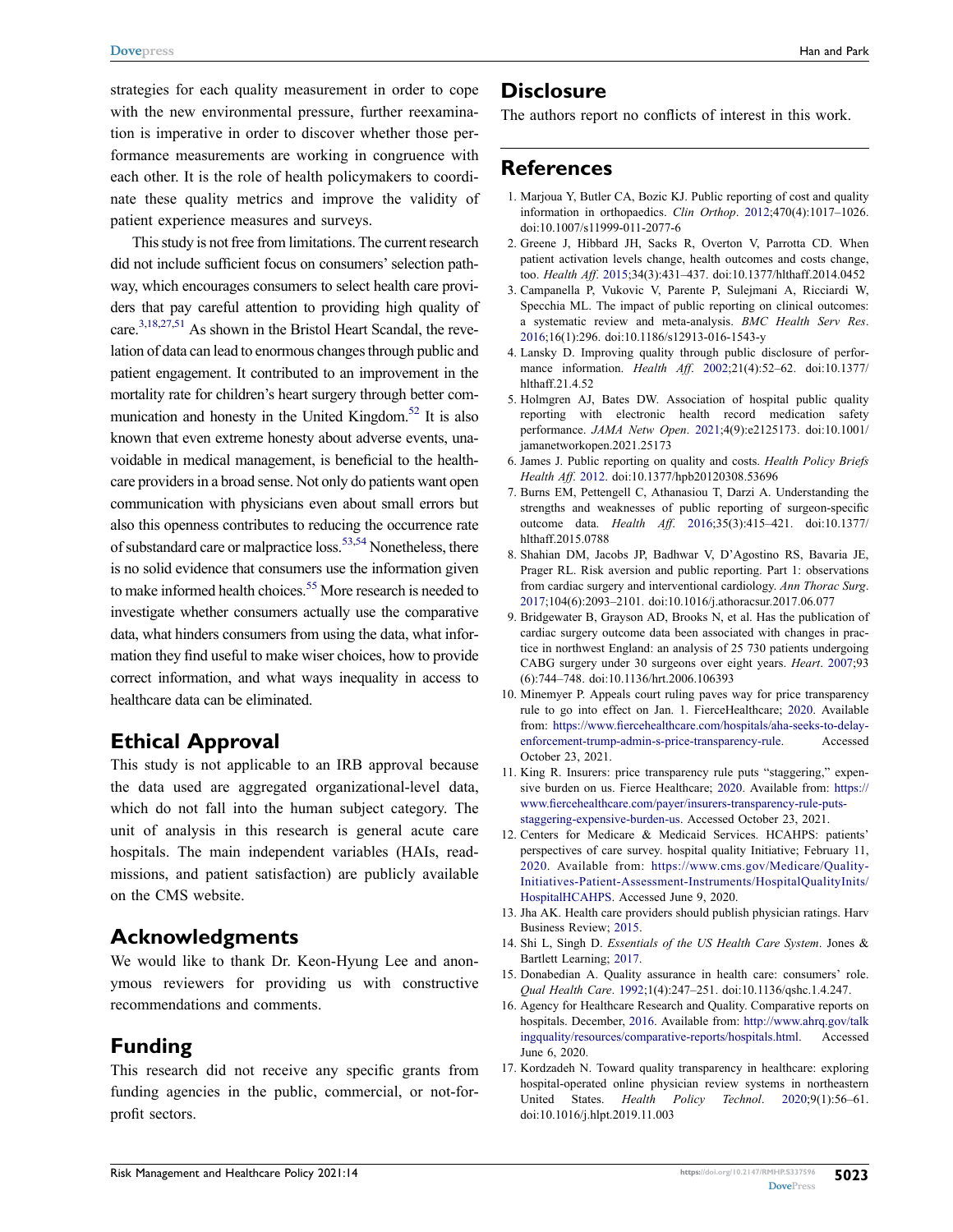- <span id="page-10-0"></span>18. Mehrotra A, Hussey PS, Milstein A, Hibbard JH. Consumers' and providers' responses to public cost reports, and how to raise the likelihood of achieving desired results. *Health Aff*. [2012](#page-3-0);31 (4):843–851. doi:[10.1377/hlthaff.2011.1181](https://doi.org/10.1377/hlthaff.2011.1181)
- <span id="page-10-1"></span>19. Hibbard JH, Stockard J, Tusler M. Hospital performance reports: impact on quality, market share, and reputation. *Health Aff*. [2005](#page-3-0);24 (4):1150–1160. doi:[10.1377/hlthaff.24.4.1150](https://doi.org/10.1377/hlthaff.24.4.1150)
- <span id="page-10-2"></span>20. Berwick DM, James B, Coye MJ. Connections between quality measurement and improvement. *Med Care*. [2003;](#page-3-1)41(1 Suppl):I30– I38. doi:[10.1097/00005650-200301001-00004](https://doi.org/10.1097/00005650-200301001-00004)
- <span id="page-10-3"></span>21. Mukamel DB, Weimer DL, Mushlin AI. Interpreting market share changes as evidence for effectiveness of quality report cards. *Med Care*. [2007;](#page-3-2)45(12):1227–1232. doi:[10.1097/MLR.0b013e31812f56bb](https://doi.org/10.1097/MLR.0b013e31812f56bb)
- <span id="page-10-4"></span>22. Hibbard JH, Stockard J, Tusler M. Does publicizing hospital performance stimulate quality improvement efforts? *Health Aff*. [2003](#page-3-3);22 (2):84–94. doi:[10.1377/hlthaff.22.2.84](https://doi.org/10.1377/hlthaff.22.2.84)
- <span id="page-10-5"></span>23. North DC. *Institutions, Institutional Change and Economic Performance*. Cambridge University Press; [1990](#page-3-3).
- <span id="page-10-6"></span>24. Huerta TR, Harle CA, Ford EW, Diana ML, Menachemi N. Measuring patient satisfaction's relationship to hospital cost efficiency: can administrators make a difference? *Health Care Manage Rev*. [2016;](#page-3-4)41(1):56–63. doi:[10.1097/HMR.0000000000000045](https://doi.org/10.1097/HMR.0000000000000045)
- <span id="page-10-7"></span>25. Institute of Medicine. *Medicare: A Strategy for Quality Assurance*. National Academies Press; [1990.](#page-3-5)
- <span id="page-10-8"></span>26. Cutler DM, Huckman RS, Landrum MB. The role of information in medical markets: an analysis of publicly reported outcomes in cardiac surgery. *Am Econ Rev*. [2004](#page-3-6);94(2):342–346. doi:[10.1257/](https://doi.org/10.1257/0002828041301993)  [0002828041301993](https://doi.org/10.1257/0002828041301993)
- <span id="page-10-9"></span>27. Faber M, Bosch M, Wollersheim H, Leatherman S, Grol R. Public reporting in health care: How do consumers use quality-of-care information? A systematic review. *Med Care*. [2009;](#page-3-6)47(1):1–8. doi:[10.1097/MLR.0b013e3181808bb5](https://doi.org/10.1097/MLR.0b013e3181808bb5)
- <span id="page-10-10"></span>28. Reed T. Healthcare groups renew calls for CMS to remove hospital compare ratings until methodology addressed. FierceHealthcare; April 2, [2019](#page-4-1). Available from: [https://www.fiercehealthcare.com/hos](https://www.fiercehealthcare.com/hospitals-health-systems/hospital-compare)  [pitals-health-systems/hospital-compare](https://www.fiercehealthcare.com/hospitals-health-systems/hospital-compare). Accessed May 19, 2020.
- <span id="page-10-11"></span>29. Barr JK, Bernard SL, Sofaer S, Giannotti TE, Lenfestey NF, Miranda DJ. Physicians' views on public reporting of hospital quality data. *Med Care Res Rev*. [2008;](#page-6-1)65(6):655–673. doi:[10.1177/1077558708319734](https://doi.org/10.1177/1077558708319734)
- <span id="page-10-13"></span>30. Commonwealth Fund, Kaiser Family Foundation. *Primary Care Providers' Views of Recent Trends in Health Care Delivery and Payment*. Commonwealth Fund; [2015](#page-7-1).
- <span id="page-10-14"></span>31. Werner RM, Konetzka RT, Kruse GB. Impact of public reporting on unreported quality of care. *Health Serv Res*. [2009](#page-7-2);44(2 Pt 1):379–398. doi:[10.1111/j.1475-6773.2008.00915.x](https://doi.org/10.1111/j.1475-6773.2008.00915.x)
- <span id="page-10-12"></span>32. McKinley R, Stevenson K, Adams S, Manku-Scott T. Meeting patient expectations of care: the major determinant of satisfaction with out-of-hours primary medical care? *Fam Pract*. [2002](#page-7-3);19 (4):333–338. doi:[10.1093/fampra/19.4.333](https://doi.org/10.1093/fampra/19.4.333)
- <span id="page-10-15"></span>33. El-Haddad C, Hegazi I, Hu W. Understanding patient expectations of health care: a qualitative study. *J Patient Exp*. [2020;](#page-8-0)7(6):1724–1731. doi:[10.1177/2374373520921692](https://doi.org/10.1177/2374373520921692)
- <span id="page-10-16"></span>34. Mehta SJ. Patient satisfaction reporting and its implications for patient care. *AMA J Ethics*. [2015](#page-8-1);17(7):616–621. doi:[10.1001/jour](https://doi.org/10.1001/journalofethics.2015.17.7.ecas3-1507)[nalofethics.2015.17.7.ecas3-1507](https://doi.org/10.1001/journalofethics.2015.17.7.ecas3-1507)
- <span id="page-10-17"></span>35. Propper C, Burgess S, Gossage D. Competition and quality: evidence from the NHS internal market 1991–1999. *Econ J*. [2008;](#page-8-2)118 (525):138–170. doi:[10.1111/j.1468-0297.2007.02107.x](https://doi.org/10.1111/j.1468-0297.2007.02107.x)
- <span id="page-10-18"></span>36. Coye MJ. No Toyotas in health care: why medical care has not evolved to meet patients' needs. *Health Aff*. [2001;](#page-8-3)20(6):44–56. doi:[10.1377/hlthaff.20.6.44](https://doi.org/10.1377/hlthaff.20.6.44)
- <span id="page-10-19"></span>37. Barros PP, Brouwer WBF, Thomson S, Varkevisser M. Competition among health care providers: helpful or harmful? *Eur J Health Econ*. [2016;](#page-8-2)17:229–233. doi:[10.1007/s10198-015-0736-3](https://doi.org/10.1007/s10198-015-0736-3)
- 38. Chua CL, Palangkaraya A, Yong J. Hospital competition, technical efficiency and quality. *Econ Rec*. 2011;87(277):252–268. doi:[10.1111/j.1475-4932.2010.00704.x](https://doi.org/10.1111/j.1475-4932.2010.00704.x)
- 39. Mutter RL, Wong HS, Goldfarb MG. The effects of hospital competition on inpatient quality of care. *Inq J Health Care Organ Provis Financ*. 2008;45(3):263–279.
- <span id="page-10-20"></span>40. Werner RM, Asch DA. The unintended consequences of publicly reporting quality information. *JAMA*. [2005;](#page-8-4)293(10):1239–1244. doi:[10.1001/jama.293.10.1239](https://doi.org/10.1001/jama.293.10.1239)
- <span id="page-10-21"></span>41. Desai S, Hatfield LA, Hicks AL, et al. Offering a price transparency tool did not reduce overall spending among California public employees and retirees. *Health Aff*. [2017;](#page-8-5)36(8):1401–1407. doi:[10.1377/hlthaff.2016.1636](https://doi.org/10.1377/hlthaff.2016.1636)
- 42. Jencks SF. Clinical performance measurement—a hard sell. *JAMA*. 2000;283(15):2015–2016. doi:[10.1001/jama.283.15.2015](https://doi.org/10.1001/jama.283.15.2015)
- 43. Lemire M, Demers-Payette O, Jefferson-Falardeau J. Dissemination of performance information and continuous improvement: a narrative systematic review. *J Health Organ Manag*. 2013;27(4):449–478. doi:[10.1108/JHOM-08-2011-0082](https://doi.org/10.1108/JHOM-08-2011-0082)
- <span id="page-10-22"></span>44. Ivancevich J, Konopaske R, Matteson M. *Organizational Behavior and Management*. McGraw-Hill Higher Education; [2013.](#page-8-6)
- <span id="page-10-23"></span>45. Grabowski DC, Town RJ. Does information matter? Competition, quality, and the impact of nursing home report cards. *Health Serv Res*. [2011;](#page-8-6)46(6pt1):1698–1719. doi:[10.1111/j.1475-6773.2011.01298.x](https://doi.org/10.1111/j.1475-6773.2011.01298.x)
- <span id="page-10-24"></span>46. Hanefeld J, Powell-Jackson T, Balabanova D. Understanding and measuring quality of care: dealing with complexity. *Bull World Health Organ*. [2017](#page-8-7);95(5):368. doi:[10.2471/BLT.16.179309](https://doi.org/10.2471/BLT.16.179309)
- <span id="page-10-25"></span>47. Fenton JJ, Jerant AF, Bertakis KD, Franks P. The cost of satisfaction: a national study of patient satisfaction, health care utilization, expenditures, and mortality. *Arch Intern Med*. [2012;](#page-8-8)172(5):405–411. doi:[10.1001/archinternmed.2011.1662](https://doi.org/10.1001/archinternmed.2011.1662)
- <span id="page-10-26"></span>48. Friedberg MW, Safran DG, Schneider EC. Satisfied to death: a spurious result? *Arch Intern Med*. [2012;](#page-8-9)172(14):1110–1114. doi:[10.1001/archinternmed.2012.2060](https://doi.org/10.1001/archinternmed.2012.2060)
- <span id="page-10-27"></span>49. Chang JT, Hays RD, Shekelle PG, et al. Patients' global ratings of their health care are not associated with the technical quality of their care. *Ann Intern Med*. [2006;](#page-8-10)144(9):665–672. doi:[10.7326/0003-4819-](https://doi.org/10.7326/0003-4819-144-9-200605020-00010) [144-9-200605020-00010](https://doi.org/10.7326/0003-4819-144-9-200605020-00010)
- <span id="page-10-28"></span>50. Tsai TC, Orav EJ, Jha AK. Patient Satisfaction and quality of surgical care in US hospitals. *Ann Surg*. [2015;](#page-8-11)261(1):2–8. doi:[10.1097/](https://doi.org/10.1097/SLA.0000000000000765) [SLA.0000000000000765](https://doi.org/10.1097/SLA.0000000000000765)
- <span id="page-10-29"></span>51. Hibbard JH, Peters E. Supporting informed consumer health care decisions: data presentation approaches that facilitate the use of information in choice. *Annu Rev Public Health*. [2003](#page-9-15);24 (1):413–433. doi:[10.1146/annurev.publhealth.24.100901.141005](https://doi.org/10.1146/annurev.publhealth.24.100901.141005)
- <span id="page-10-30"></span>52. Elliott M. Lessons learned from the public inquiry into children's heart surgery at the Bristol Royal infirmary and the english safe and sustainable cardiac review. In: Barach PR, Jacobs JP, Lipshultz SE, Laussen PC editors. *Pediatric and Congenital Cardiac Care: Volume 2: Quality Improvement and Patient Safety*. Springer; [2015](#page-9-16):243–259. doi:[10.1007/978-1-4471-6566-8\\_19.](https://doi.org/10.1007/978-1-4471-6566-8_19)
- <span id="page-10-31"></span>53. Witman AB, Park DM, Hardin SB. How do patients want physicians to handle mistakes? A survey of internal medicine patients in an academic setting. *Arch Intern Med*. [1996;](#page-9-17)156(22):2565–2569. doi:[10.1001/archinte.1996.00440210083008](https://doi.org/10.1001/archinte.1996.00440210083008)
- <span id="page-10-32"></span>54. Pietro DA, Shyavitz LJ, Smith RA, Auerbach BS. Detecting and reporting medical errors: why the dilemma? *BMJ*. [2000](#page-9-17);320 (7237):794–796. doi:[10.1136/bmj.320.7237.794](https://doi.org/10.1136/bmj.320.7237.794)
- <span id="page-10-33"></span>55. Bhandari N, Scanlon DP, Shi Y, Smith RA. Why do so few consumers use health care quality report cards? A framework for understanding the limited consumer impact of comparative quality information. *Med Care Res Rev*. [2019;](#page-9-18)76(5):515–537. doi:[10.1177/](https://doi.org/10.1177/1077558718774945) [1077558718774945](https://doi.org/10.1177/1077558718774945)